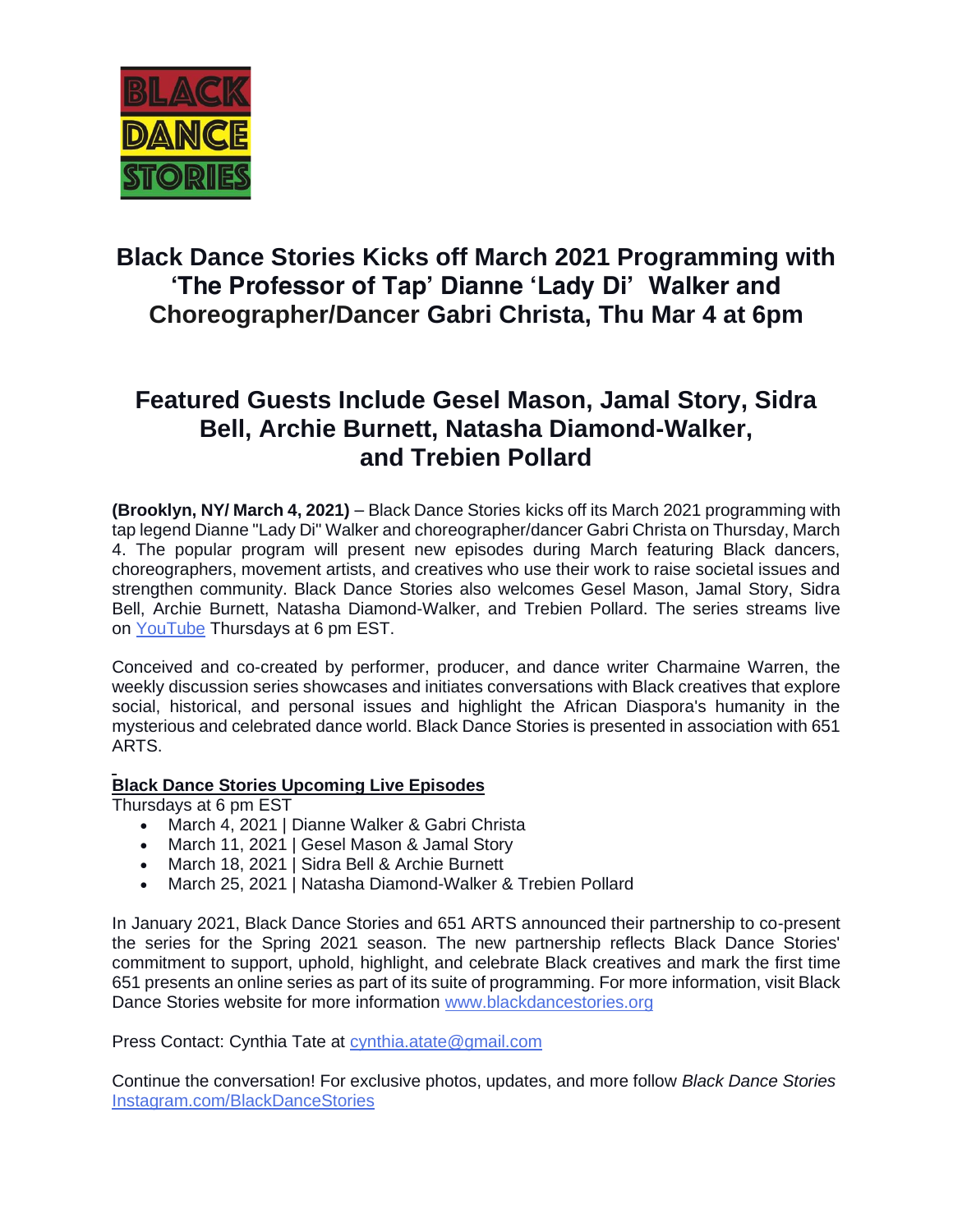Please consider donating to *Black Dance Stories* in support of this free virtual program. Venmo your contribution to @BlackDanceStories.

## **Note to Editor**

**Sidra Bell** is the founder of Sidra Bell Dance New York and a choreographer and educator who is currently a Master Lecturer at the University of the Arts in Philadelphia, an Adjunct Professor at Marymount Manhattan College, a Lecturer at SUNY Purchase, and an Adjunct Professor at Ball State University in Indiana. She has been an artist in residence at Harvard University and Professor at Georgian Court University and Barnard College. Bell received a B.A. in History from Yale University and an MFA in Choreography from Purchase College Conservatory of Dance. She is the founder and creative director of the award-winning MODULE Laboratory, a New York City-based immersive platform for movement and theater artists. Bell has won several awards, notably a First Prize for Choreography at the Solo Tanz Theater Festival in Stuttgart, Germany, and a National Dance Project Production Award from the New England Foundation for the Arts. Her work has been seen throughout the United States and Denmark, France, Austria, Bulgaria, Turkey, Slovenia, Sweden, Germany, China, Canada, Aruba, Korea, Brazil, and Greece. Bell has created over 100 works notably for BODYTRAFFIC, Ailey II, The Juilliard School, WhimW'Him, Boston Conservatory at Berklee College, River North Dance Chicago, NYU Tisch School of the Arts, Sacramento Ballet, Ballet Austin, Springboard Danse Montréal, and Alonzo King's LINES Ballet School, among others

**Archie Burnett** is a highly respected underground club dancer in New York City who was one of the prime dancers during the late 70s and 80s, becoming well known for his freestyle of Whacking/Waacking and Voguing. He was a close friend and assistant of the grandfather of Voguing, the legend Willi Ninja, and is up until now a striving force in the NYC dance scene. He is invited as a judge for battles, such as for the "Funkin Stylez" 2009, and is most directly responsible for birthing the European Vogue scene that we have today. He has appeared in the documentary film "Check Your Body at the Door" (2001) by Dr. Sally Sommer, (Professor of Dance at Florida State University), which explores the movement vocabulary of legendary N.Y. Chouse dancers, including Archie Burnett, Willi Ninja, Ejoe Wilson, Marjory Smarth and Conrad Rochester. Made possible in part by contributions from the National Endowment of the Arts, Dr. Sommer interviews dancers from the local NYC scene and captures now-vintage footage from the late 1980s and early 1990s. "Check Your Body at the Door" now stands as a historical document and testament to the early years of NYC's house dance culture. He has lectured at Yale University, New York University, and Boston Massachusetts University on club culture's relevance and importance. He has taught in over 26 countries and continues to provide possibilities for culture.

**Gabri Christa's** mission is to transform the understanding of humanity through the arts. Born and raised in the Caribbean island nation of Curaçao, Gabri is a member of a crossroads culture. Her work expresses the politics and poetics of interchanging races, rhythms, and histories. Multidisciplinary and wide-ranging in form, Gabri's art-making spans film, choreography, performance, curation, writing, and more. Her subject matter helps determine her approach. When the eloquence and expressive power of dance started to feel limited, she turned to film. Now when she choreographs, she finds herself looking through a more dramaturgical lens. Writing, research, and taking part as a performer can influence the medium or direction of a work.

**Natasha M. Diamond-Walker** was born in Los Angeles, CA. Currently, she is a seventh-season soloist with the Martha Dance Graham Company and dances lead roles in Graham's Appalachian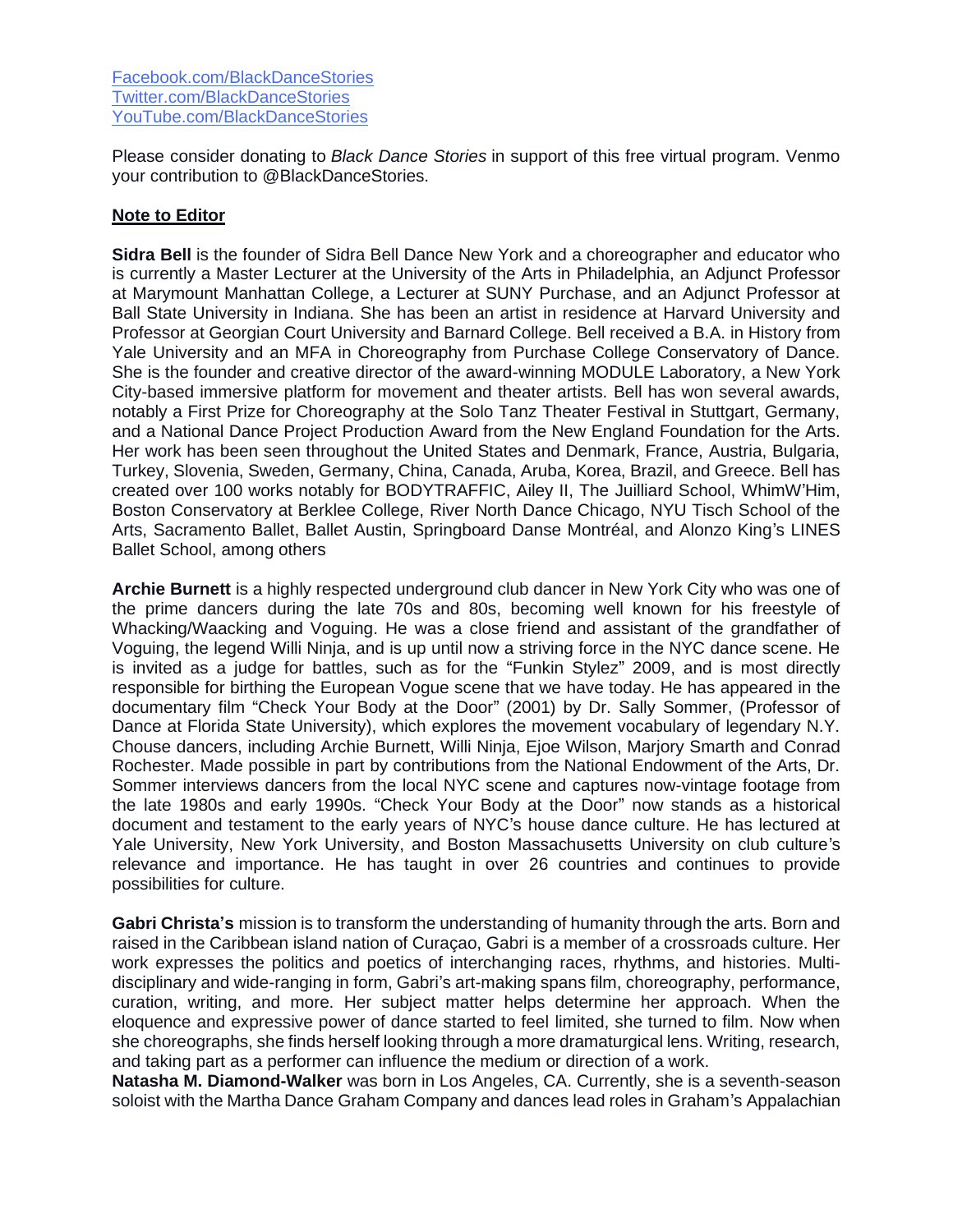Spring, Cave of the Heart, Ekstasis (solo), Herodiade, and Lamentation (solo). Natasha holds a special place in the company's history as she was the first African American woman to perform Graham's iconic solo Lamentation (1930) in America in 2020. While at Graham, she has worked with and originated roles in the ballets of Nacho Duato, KyleAbraham, Sonya Tayeh, Annie-B. Parson, Pam Tanowitz, Maxine Doyle, and Bobbi Jene Smith-to name a few! Apart from her work with Graham, Ms. Diamond Walker is a guest artist with Big Dance Theater (N.Y.) and can be seen in many T.V./Film projects, including commercial campaigns for Hermes, Pure Barre, and GNC. She has co-starred on Fox's Gotham and Netflix's Friends from College. And most recently was featured in Moulin Rouge Reed Luplau's film Sixth Borough, as well as, Boaz Yakin's Avivawith movement direction by Bobbi Jene Smith. Natasha is also a published author, movement consultant, and pilates instructor. She is a graduate of the Ailey/Fordham University BFA Program

**Gesel Mason** is a choreographer, performer, educator, and arts facilitator. She is Artistic Director of Gesel Mason Performance Projects and an Associate Professor at University of Texas at Austin. She was a member of Liz Lerman Dance Exchange and Ralph Lemon/Cross Performance Projects and has performed with Ririe-Woodbury Dance Company, Repertory Dance Theatre of Utah, and under the direction of Chuck Davis, Jacek Łumiński (Silesian Dance Theatre), Murray Louis, and Victoria Marks. Mason's solo project, NO BOUNDARIES: Dancing the Visions of Contemporary Black Choreographers, has featured the work of Kyle Abraham, Robert Battle, Rennie Harris, Dianne McIntyre, Donald McKayle, Bebe Miller, David Rousséve, Reggie Wilson, Andrea E. Woods Valdéz, and Jawole Willa Jo Zollar. NO BOUNDARIES has been supported by the National Endowment for the Arts, NEFA's National Dance Project, and National Performance Network. Mason is also working on creating a digital archive, recently featured on NPR, to illuminate the unique inventions, legacies, and aesthetics of the choreographers and to reveal the tenacity, resilience, and diversity of Black dance across seven decades. In her work, Mason utilizes dance, theater, humor, and storytelling to bring visibility to voices unheard, situations neglected, or perspectives considered taboo. In 2017, Mason was one of four choreographers commissioned to create work for American Dance Festival's Footprints. In 2015, Mason received a Map Fund for her project antithesis, which challenged how female sexuality is perceived, performed, and (re)presented. Mason was one of six choreographers selected by the Joyce Theater for a Rockefeller Residency Initiative in 2011 and received the Millennium Stage Local Dance Commissioning Project from the John F. Kennedy Center for the Performing Arts in 2007.

**Trebien Pollard** is a graduate of Florida A&M University, BS in Mathematics Education and NYU Tisch School of the Arts, MFA in Dance. He received training at the Alvin Ailey American Dance Center, Florida A & M University, Florida State University, Martha Graham School of Contemporary Dance, and many gifted teachers and choreographers. Trebien has performed with many dance companies, including RIOULT, the MET (Metropolitan Opera Ballet), Ronald K. Brown/Evidence, Bebe Miller Company, Urban Bush Women, and Pilobolus. He has been on faculty at the American Dance Festival, Queens College, Adelphi University, the University of Southern Mississippi, Goucher College, Middlebury College, Marymount Manhattan College, Montclair State University, and the University at Buffalo. Currently. Trebien is an Assistant Professor at Virginia Commonwealth University and a licensed certified **GYROTONIC®** and **GYROKINESIS®** trainer.

**Jamal Story** trained at the Lula Washington Dance Theatre. He holds degrees in Dance Performance and T.V./Radio Communications from Southern Methodist University. He performed with Complexions, Dallas Black Dance Theater, Fort Worth/Dallas Ballet, Donald Byrd/the Group, Madonna's 2001 *Drowned World Tour*, Complexions, and Cher's *Living Proof: The Farewell Tour* and is currently the dance and aerial captain for her *Here We Go Again* tour*.* In addition to workshop teaching appearances at several dance training programs, Jamal taught as an interim professor at the University of Missouri Kansas City. Chair of the National Dance Committee for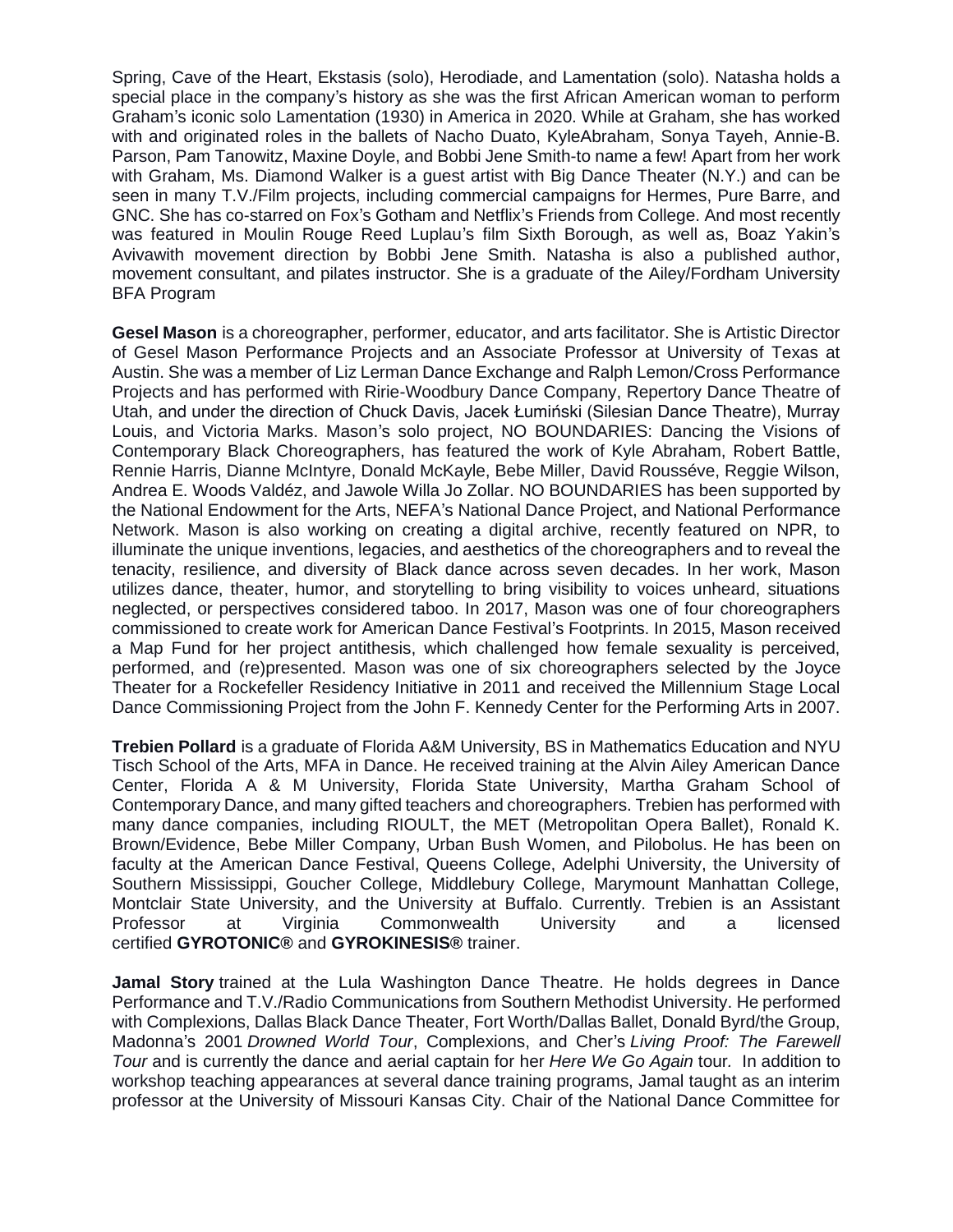SAG-AFTRA, Jamal is the author of *12:34* and *Toss in the Ether*, both available on his website <http://www.jamalstory.com/online-book-store.>

**Dianne "Lady Di" Walker** is one of a handful of internationally acclaimed women in the field of tap dance. She has been honored with numerous awards throughout her career, including several for lifetime achievements in dance. She has performed with tap masters Gregory Hines, Steve Condos, Jimmy Slyde, and her mentor, Leon Collins to name a few. Performances include the Tony award-winning "Black and Blue" in New York and in Paris. As the assistant choreographer/dance captain, she helped to remount the show before the latest European and American tours. As a soloist, she regularly performs clubs, jazz festivals and tap festivals across the U.S. and abroad. Film credits include the movie "Tap", the PBS special "Great Performances: Tap Dance in America," the PBS production of BLACK AND BLUE directed by Robert Altman; PBS Great Performances:" Tap Dance in America"; Documentary, "Honi Coles, The Class Act of Tap"; Documentary, "Songs Unwritten…Leon Collins" and as the principal commentator in the PBS release, (WTTW-Chicago) "JUBA".

**Black Dance Stories** (**BDS**) is a community working together to support, uphold, highlight, and celebrate Black creatives. They are committed to providing a platform to amplify Black creatives' voices and stimulate conversations around timely issues across the African Diaspora. Through its free, public weekly story sharing series and a variety of education and networking programs, Black Dance Stories fosters community, solidarity, cultural exchange and highlights the work and humanity of Black artists. It launched in June 2021 in response to Black dance artists' need to talk about life during COVID-19 and support the Black Lives Matter movement. The series is consistent with Black artists' tradition of finding a way to amplify their voices during turbulent times. When civil, moral, and social freedoms are challenged and stifled, Black artists find ways to use their talents as activism. Founder and co-creator Charmaine Warren reminds weekly viewers: "Black dance artists have not been quiet since. Black dance artists have been doing the work. Black dance artists continue to make work. To stay involved, we will hold weekly impromptu discussions and tell stories—Black Dance Stories. This is one action—we will stay involved."

Black Dance Stories has featured pioneering dance and movement artists including Kyle Abraham, Oluwadamilare "Dare" Ayorinde, Camille A. Brown, Ayodele Casel, nora chipaumire, Lorenzo "Rennie" Harris, Raja Feather Kelly, Bebe Miller, Kyle Marshall, Maria Bauman Morales, Okwui Okpokwasili, David Roussève, Abdel R. Salaam, Jason Samuels Smith, Marjani Forté-Saunders, Jawole Willo Jo Zollar, and more. The producing team consists of Black creatives in the arts, including Founder and Co-Creator Charmaine Warren, Co-Creator Kimani Fowlin, Graphic Designer Tony Turner, Publicist Cynthia Tate, Web Designer Gabe Dekoladenu, Director of Digital Media Makeda Smith, Video Producer Kaitlyn Chandler, and Director of Finance and Development Renee Redding-Jones. Antonio Burkett (International Interpreting) and Shannon Morrison (Morr Interpreting) have worked together to provide ASL interpreting services for Black Dance Stories.

Founded in Brooklyn, NY in 1988, the mission of **651 ARTS** is to deepen awareness of and appreciation of contemporary performing arts and culture of the African Diaspora, and to provide professional and creative opportunities for artists of African descent.

651's signature programs have featured pioneering Black choreographers from around the world including Germaine Acogny, Nora Chipaumire, Carmen de Lavallade, Diane McIntyre, Bebe Miller, Abdel R. Salaam and Jawole Willo Jo Zollar. As part of its commitment to the furtherance of conversations and celebration of Diaspora music, the institution has presented dialogues and performances by Somi, Hugh Masekela, and Grammy-winning artist Betty Carter, to name a few. Theatrical and text-based works by Anna Deavere Smith, Sekou Sundiata, Marc Bamuthi Joseph, Ntozake Shange, Okwui Okpokwasili and Maria Bauman are representative of the hundreds of